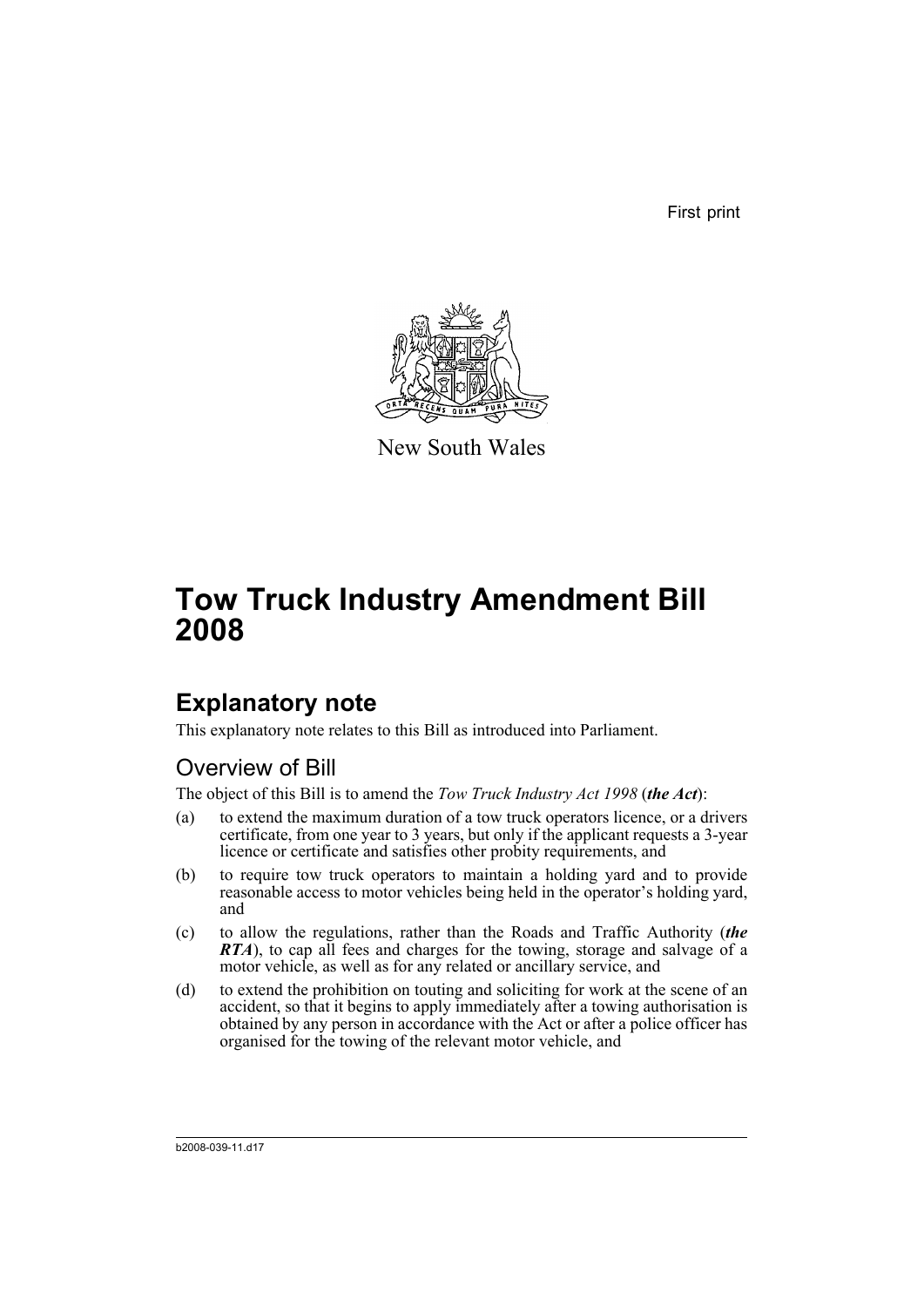Explanatory note

- (e) to ensure that an authorised officer, police officer or emergency services officer may direct any certified driver at the scene of an accident, not just the actual driver of a tow truck, and
- (f) to make it an offence for the driver of a tow truck to allow a person to travel as a passenger in the driver's tow truck that is proceeding to or from the scene of an accident, except in certain circumstances.

## Outline of provisions

**Clause 1** sets out the name (also called the short title) of the proposed Act.

**Clause 2** provides for the commencement of the proposed Act on a day or days to be appointed by proclamation.

**Clause 3** is a formal provision that gives effect to the amendments to the *Tow Truck Industry Act 1998* set out in Schedule 1.

**Clause 4** provides for the repeal of the proposed Act after all the amendments made by the proposed Act have commenced. Once the amendments have commenced the proposed Act will be spent and section 30 of the *Interpretation Act 1987* provides that the repeal of an amending Act does not affect the amendments made by that Act.

## **Schedule 1 Amendments**

## **Application of Act to certain motor vehicles**

**Schedule 1 [1]** makes it clear that the Act does not apply to the towing, salvage and storage of some motor vehicles (such as forklifts, golf buggies and ride-on mowers).

## **Extension of duration of some tow truck operators licences and drivers certificates to 3 years**

**Schedule 1 [2] and [9]** require an applicant for a tow truck operators licence or a drivers certificate to specify the term of licence or certificate sought.

**Schedule 1 [8] and [11]** extend the maximum duration of a licence or drivers certificate from one year to 3 years, but only if the applicant satisfies certain probity requirements.

**Schedule 1 [12]** provides that, if a 3-year licence or drivers certificate is suspended. the licence or certificate, once re-instated, is to continue only until the next anniversary of its issue.

**Schedule 1 [13]** provides for the review of a decision to grant a licence or drivers certificate for a lesser term than that applied for.

## **Obligations to maintain, and provide access to, holding yards**

**Schedule 1 [3]** requires an application for a tow truck operators licence to specify each place intended to be used as a holding yard in carrying on the applicant's business as a tow truck operator.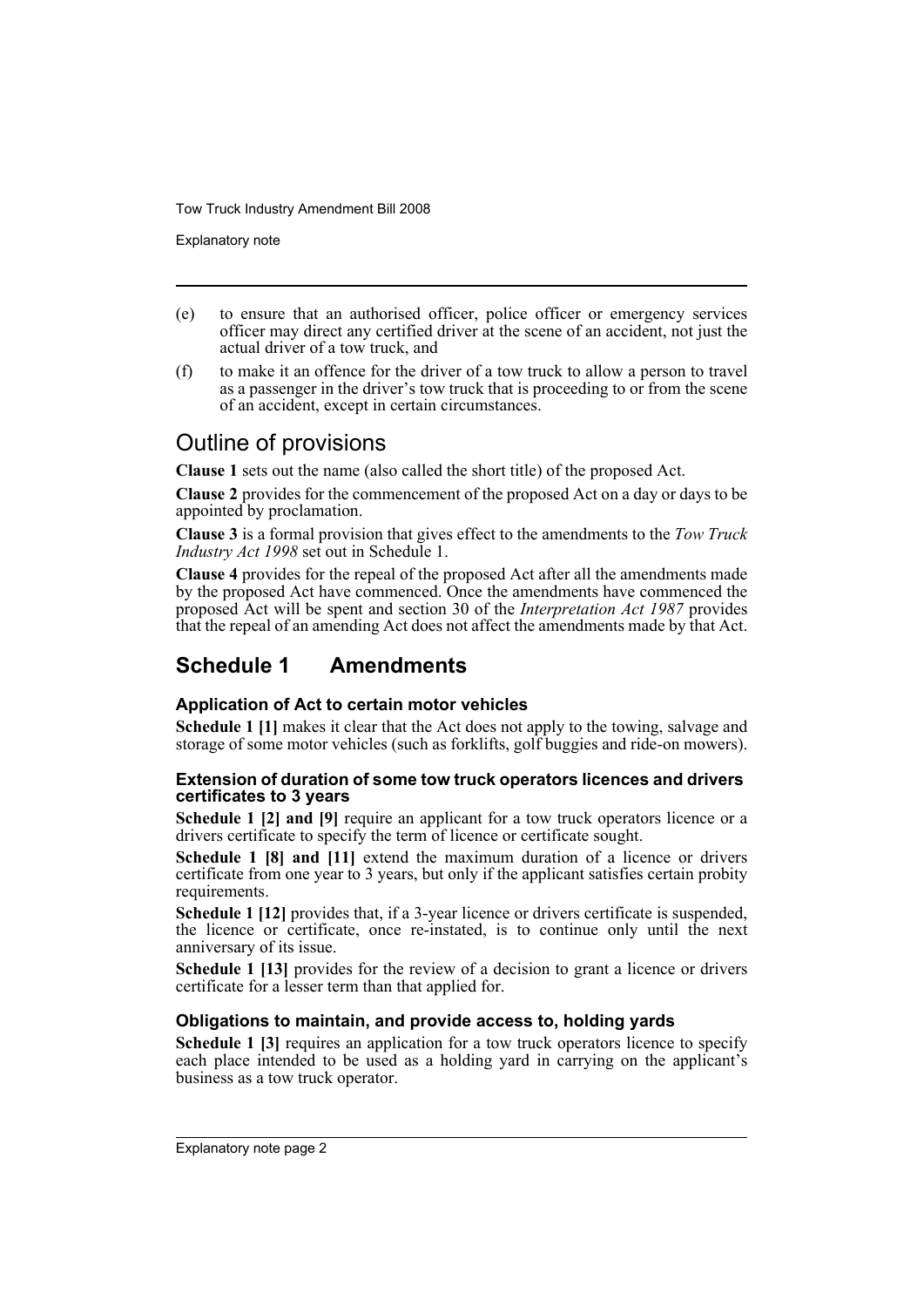Explanatory note

**Schedule 1 [4]** provides that the RTA may refuse to grant an application for a tow truck operators licence on the ground that the applicant has not specified an appropriate place as a holding yard.

**Schedule 1 [5]** makes it a condition of a licence that the licensee must maintain at least one holding yard.

**Schedule 1 [6]** makes it a condition of a licence that the licensee must allow the owner of a motor vehicle stored at any holding yard used by the licensee reasonable access to the motor vehicle, during business hours, to collect items from the motor vehicle.

## **Conditions relating to charging for towing, salvage or storage and connected work**

**Schedule 1 [7] and [10]** impose conditions on a tow truck operators licence and a drivers certificate relating to the fees that can be charged for towing or salvage of a motor vehicle, or (only in the case of a licence) for storage of a motor vehicle, or for any service that is related to or ancillary to the towing, salvage or storage of a motor vehicle. They also impose conditions that provide that a licensee or certified driver must not charge a fee for work that was not actually done by or on behalf of the licensee or certified driver.

**Schedule 1 [14]** provides for fees and charges to be capped by the regulations, rather than by the RTA. In addition to towing, salvage and storage (which are currently regulated), the regulations can cap fees and charges for any service related to or ancillary to the towing, salvage or storage of a motor vehicle. The regulations can specify services for which the licensee or certified driver cannot charge a fee.

**Schedule 1 [15]** makes a consequential amendment.

### **Obligation to periodically update licence and certificate particulars**

**Schedule 1 [7]** also imposes conditions on a tow truck operators licence requiring the holder of a 3-year licence to periodically confirm particulars of the licence and requiring the holder of any licence to notify the RTA of any changes in licence particulars.

**Schedule 1 [10]** also imposes conditions on a drivers certificate requiring the holder of a 3-year drivers certificate to periodically confirm particulars of the certificate and requiring the holder of any certificate to notify the RTA of any changes in the certificate's particulars.

## **Prohibition on touting or soliciting for towing work at scene of accident**

**Schedule 1 [16]** amends the existing provision creating an offence of touting or soliciting for towing work at the scene of an accident by providing that, although a person who is lawfully attempting to obtain, or lawfully dealing with, a towing authorisation is exempt from the prohibition on touting or soliciting for work, that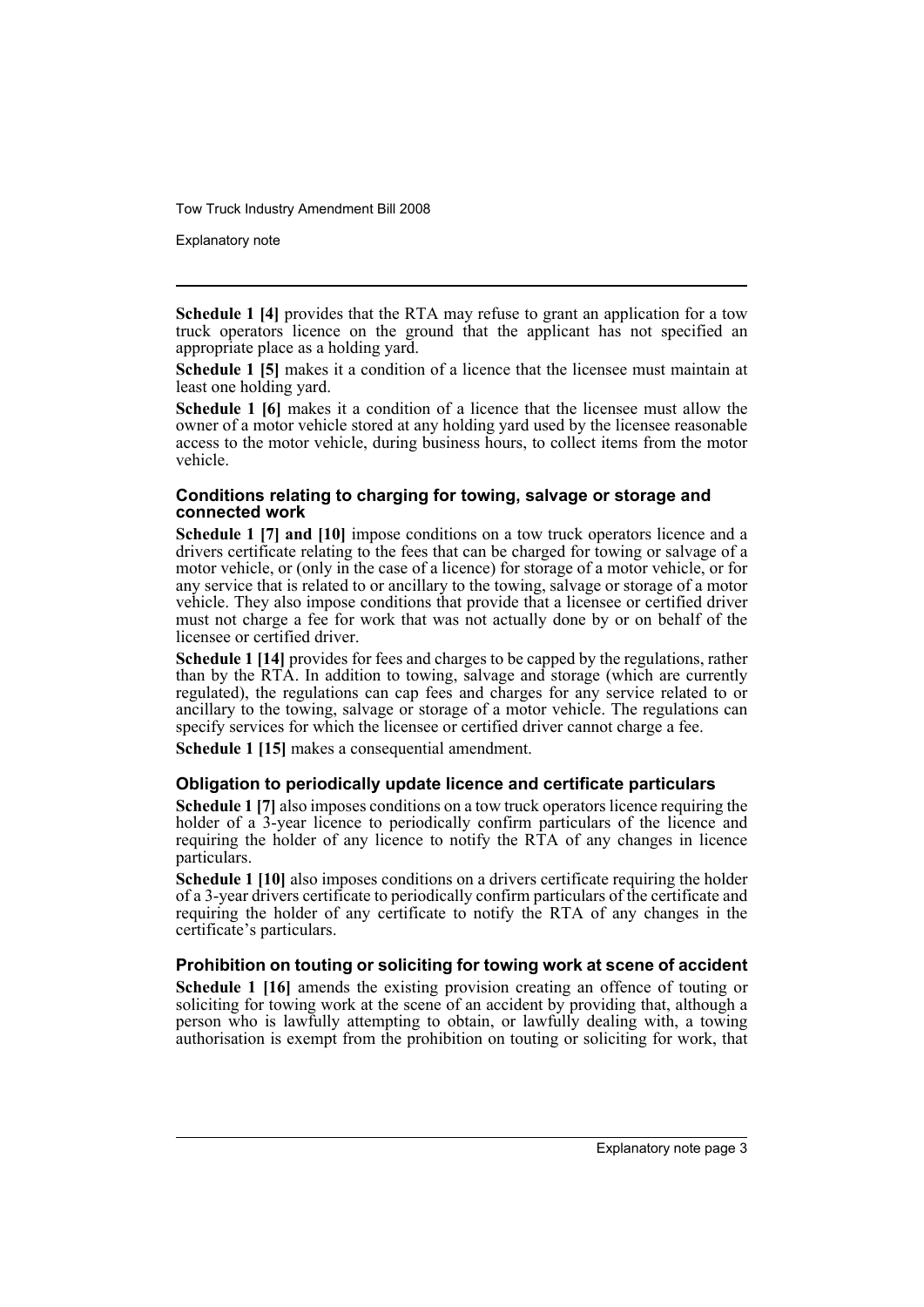Explanatory note

exemption ceases once a towing authorisation is obtained by another person or the person is informed that a police officer has organised for the towing of the relevant motor vehicle.

## **Power to give directions at scene of accident**

**Schedule 1 [17]** ensures that an authorised officer, police officer or emergency services officer may give directions to any certified driver at the scene of an accident, not just the actual driver of a tow truck.

## **Prohibition on carrying passengers in tow trucks**

**Schedule 1 [18]** makes it an offence for the driver of a tow truck to allow a person to travel as a passenger in the driver's tow truck that is proceeding to or from the scene of an accident unless the person was the driver of, or was a passenger in, a motor vehicle involved in the accident or is a certified driver who is travelling as a passenger for the purpose of assisting the driver of the tow truck in carrying out towing work. (At present only the passenger would be guilty of an offence if the driver allowed him or her to travel in the tow truck.)

## **Savings and transitional provisions**

**Schedule 1 [19]** provides for the making of savings and transitional regulations as a consequence of the enactment of the proposed Act.

**Schedule 1 [20]** makes savings and transitional provisions consequent on the enactment of the proposed Act.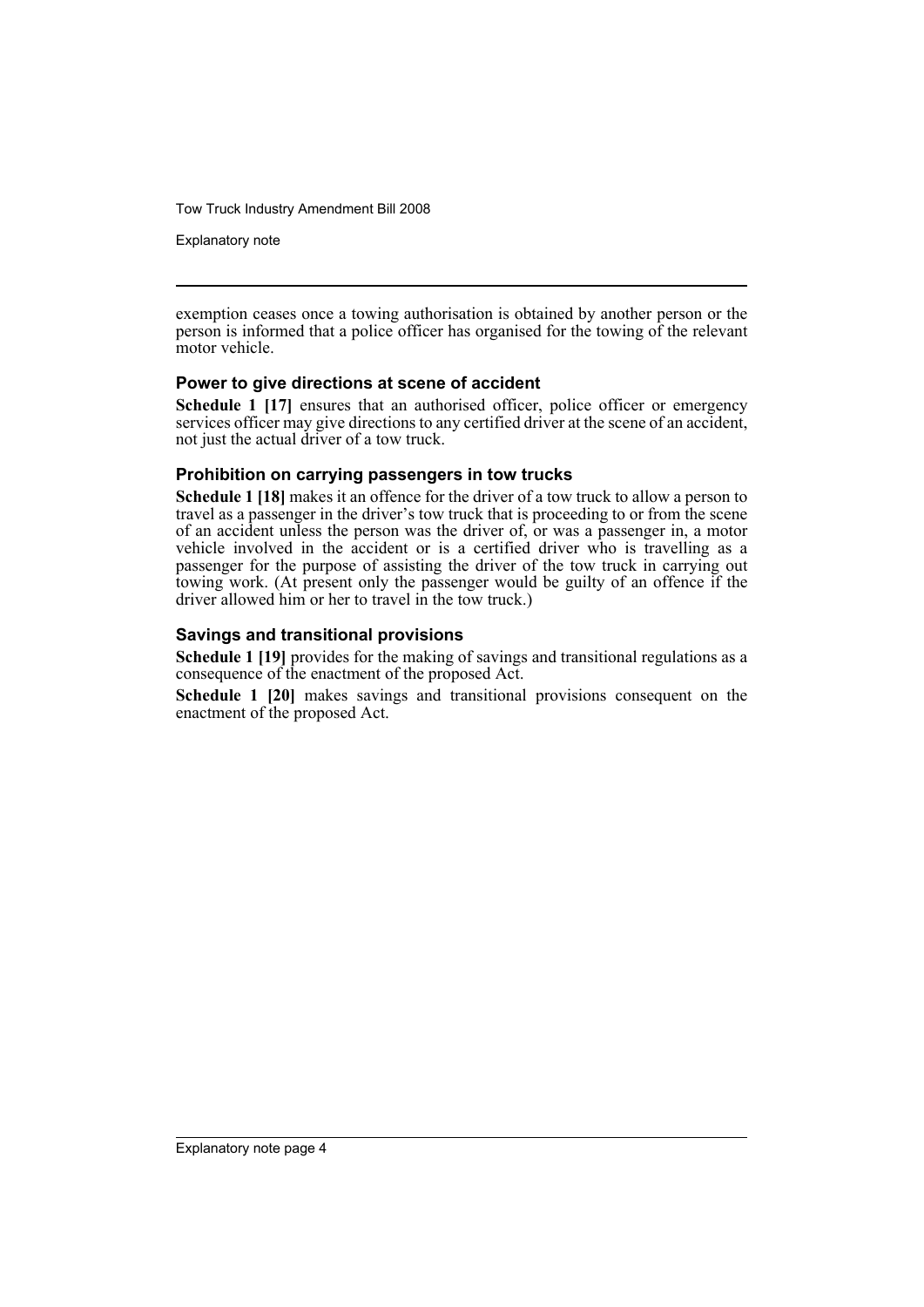First print



New South Wales

# **Tow Truck Industry Amendment Bill 2008**

## **Contents**

|    |                                                 | Page |
|----|-------------------------------------------------|------|
| 1. | Name of Act                                     |      |
| 2  | Commencement                                    |      |
| 3  | Amendment of Tow Truck Industry Act 1998 No 111 | 2    |
| 4  | Repeal of Act                                   | າ    |
|    | Schedule 1 Amendments                           |      |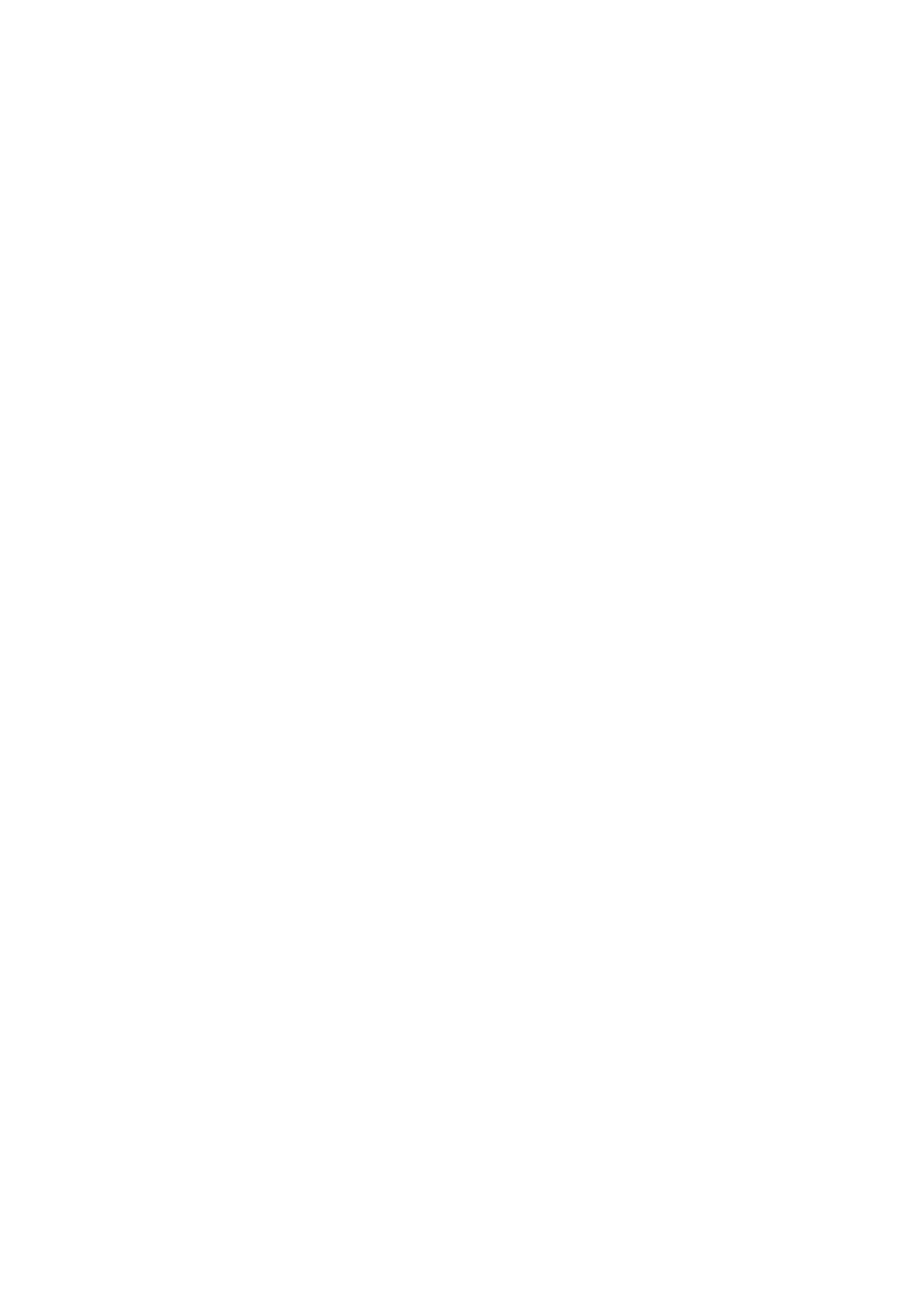

New South Wales

# **Tow Truck Industry Amendment Bill 2008**

No , 2008

## **A Bill for**

An Act to amend the *Tow Truck Industry Act 1998* to make further provision in relation to tow truck operators licences, drivers certificates and the regulation of the tow truck industry.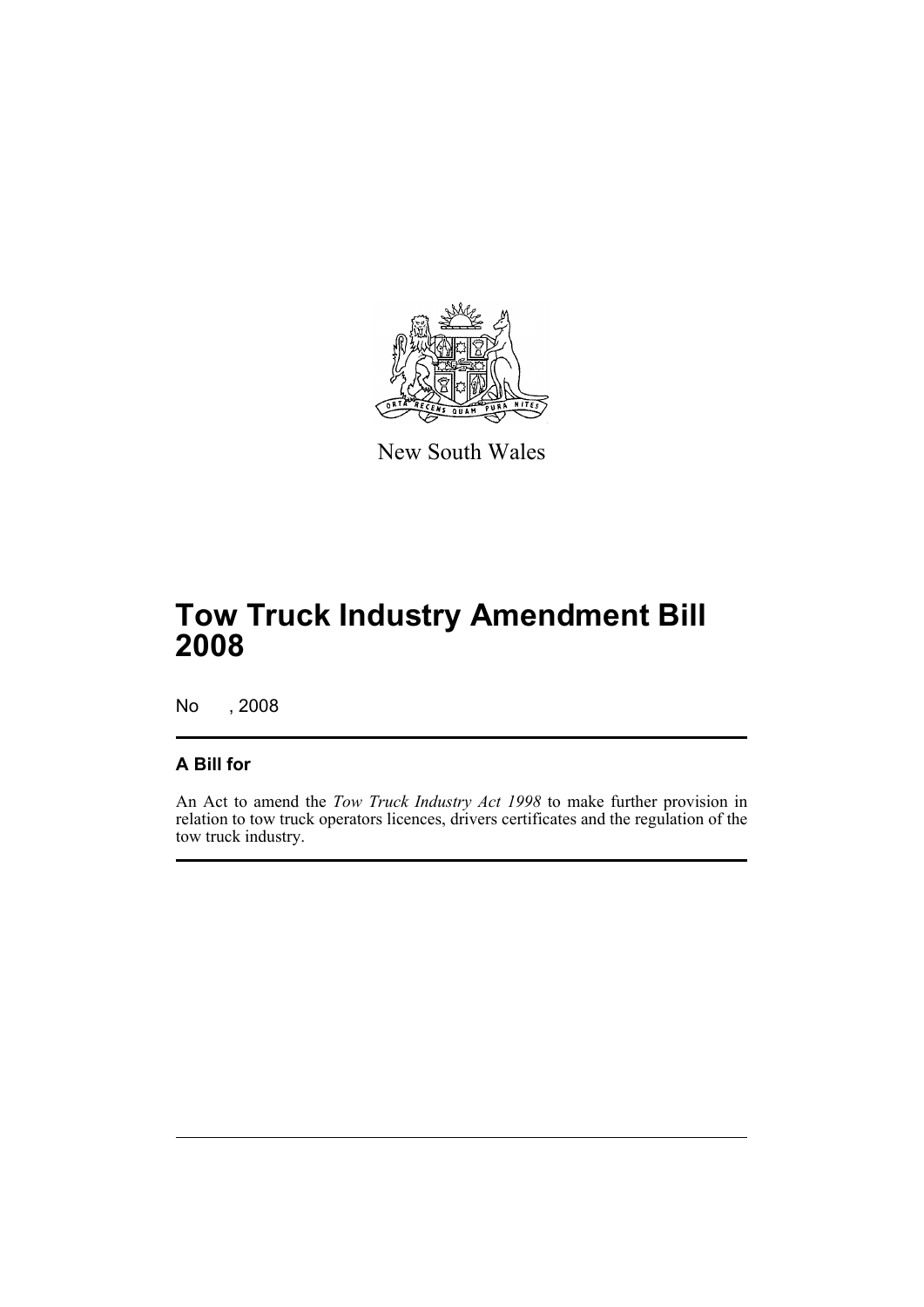<span id="page-7-3"></span><span id="page-7-2"></span><span id="page-7-1"></span><span id="page-7-0"></span>

|              | The Legislature of New South Wales enacts:                                                                                                                       | 1              |
|--------------|------------------------------------------------------------------------------------------------------------------------------------------------------------------|----------------|
| 1            | Name of Act                                                                                                                                                      | $\overline{2}$ |
|              | This Act is the Tow Truck Industry Amendment Act 2008.                                                                                                           | 3              |
| $\mathbf{2}$ | <b>Commencement</b>                                                                                                                                              | $\overline{4}$ |
|              | This Act commences on a day or days to be appointed by proclamation.                                                                                             | 5              |
| 3            | Amendment of Tow Truck Industry Act 1998 No 111                                                                                                                  | 6              |
|              | The Tow Truck Industry Act 1998 is amended as set out in Schedule 1.                                                                                             | $\overline{7}$ |
| 4            | <b>Repeal of Act</b>                                                                                                                                             | 8              |
|              | This Act is repealed on the day following the day on which all of the<br>(1)<br>provisions of this Act have commenced.                                           | 9<br>10        |
|              | The repeal of this Act does not, because of the operation of section 30<br>(2)<br>of the <i>Interpretation Act 1987</i> , affect any amendment made by this Act. | 11<br>12       |
|              |                                                                                                                                                                  |                |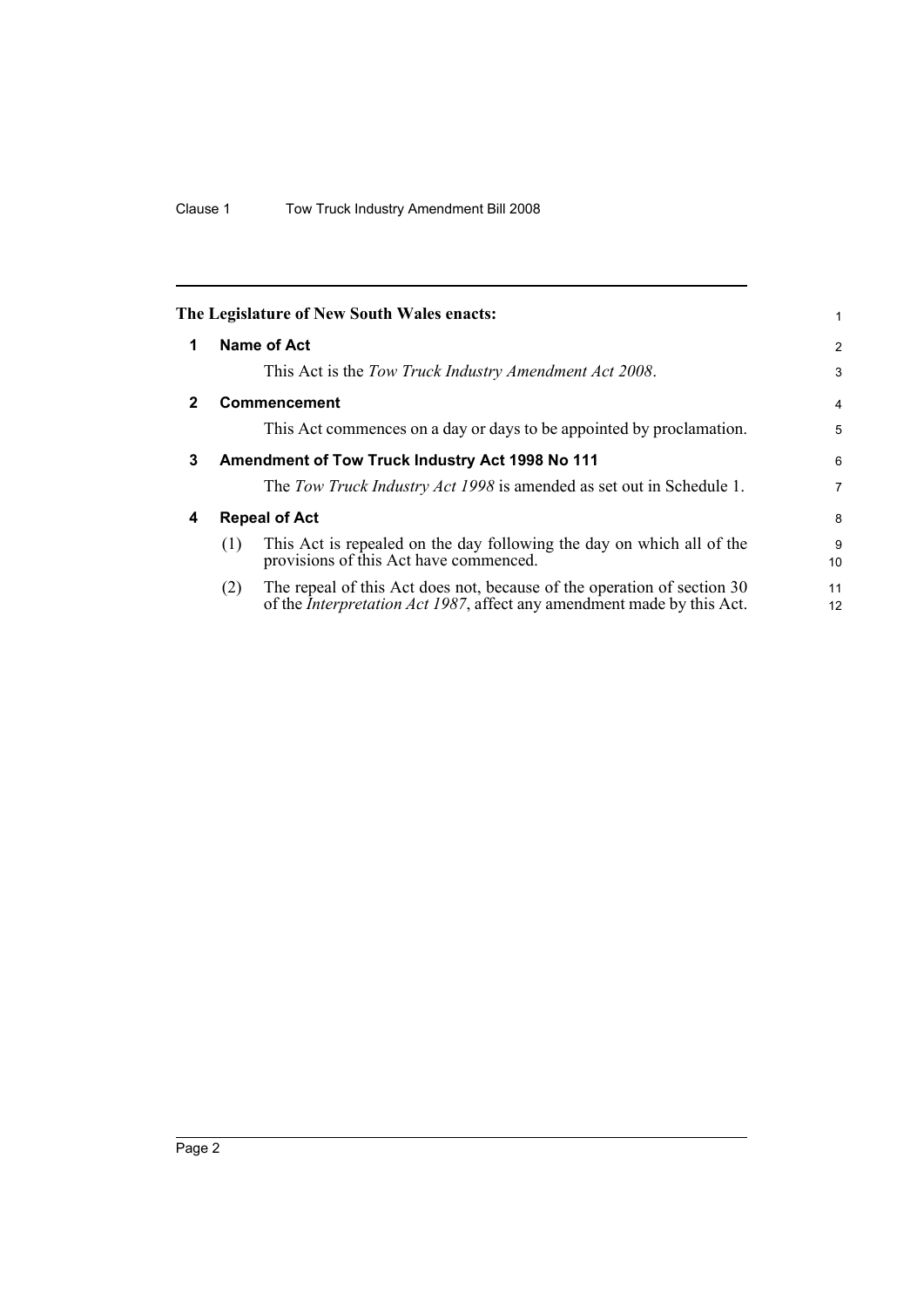Amendments Schedule 1

(Section 3)

1

2

<span id="page-8-0"></span>

| <b>Schedule 1</b> | <b>Amendments</b> |
|-------------------|-------------------|
|                   |                   |

| [1]   | <b>Section 6A</b>                 |                                       |                                                                                                                                                                                                                                                                                                              |                            |  |
|-------|-----------------------------------|---------------------------------------|--------------------------------------------------------------------------------------------------------------------------------------------------------------------------------------------------------------------------------------------------------------------------------------------------------------|----------------------------|--|
|       | Insert after section 6:           |                                       |                                                                                                                                                                                                                                                                                                              |                            |  |
|       | 6A                                | vehicles                              | Act does not apply to towing, salvage or storage of certain motor                                                                                                                                                                                                                                            | 5<br>6                     |  |
|       |                                   |                                       | This Act does not apply to the towing, salvage or storage of:                                                                                                                                                                                                                                                | $\overline{7}$             |  |
|       |                                   | (a)                                   | a forklift truck, or                                                                                                                                                                                                                                                                                         | 8                          |  |
|       |                                   | (b)                                   | a golf buggy, or                                                                                                                                                                                                                                                                                             | 9                          |  |
|       |                                   | (c)                                   | a ride-on mower, or                                                                                                                                                                                                                                                                                          | 10                         |  |
|       |                                   | (d)                                   | an excavator, or                                                                                                                                                                                                                                                                                             | 11                         |  |
|       |                                   | (e)                                   | a cherry picker, or                                                                                                                                                                                                                                                                                          | 12                         |  |
|       |                                   | (f)                                   | any other motor vehicle or class of motor vehicle<br>prescribed by the regulations for the purposes of this<br>section.                                                                                                                                                                                      | 13<br>14<br>15             |  |
| [2]   |                                   |                                       | <b>Section 17 Application for licence</b>                                                                                                                                                                                                                                                                    | 16                         |  |
|       | Insert after section $17(2)(a)$ : |                                       |                                                                                                                                                                                                                                                                                                              |                            |  |
|       |                                   | (a1)                                  | specify the term of licence sought by the applicant, and                                                                                                                                                                                                                                                     | 18                         |  |
| $[3]$ |                                   | Section 17 (2) (c)                    |                                                                                                                                                                                                                                                                                                              | 19                         |  |
|       |                                   |                                       | Omit "any". Insert instead "each".                                                                                                                                                                                                                                                                           | 20                         |  |
| [4]   |                                   |                                       | <b>Section 18 Restrictions on granting licence</b>                                                                                                                                                                                                                                                           | 21                         |  |
|       |                                   | Insert after section 18 $(3)$ $(c)$ : |                                                                                                                                                                                                                                                                                                              | 22                         |  |
|       |                                   | (c1)                                  | that the applicant has not specified a place that is to be used<br>as a holding yard in the course of the applicant's business<br>or the place so specified is more than 10 kilometres from<br>the licensee's place of business (unless the RTA approves<br>of it being a greater distance from that place), | 23<br>24<br>25<br>26<br>27 |  |
| [5]   |                                   |                                       | <b>Section 20 Licence conditions</b>                                                                                                                                                                                                                                                                         | 28                         |  |
|       |                                   | Insert after section 20 $(2)$ $(c)$ : |                                                                                                                                                                                                                                                                                                              | 29                         |  |
|       |                                   | (c1)                                  | the licensee must maintain at least one holding yard which<br>must be no more than 10 kilometres from the licensee's<br>place of business (unless the RTA approves of it being a<br>greater distance from that place),                                                                                       | 30<br>31<br>32<br>33       |  |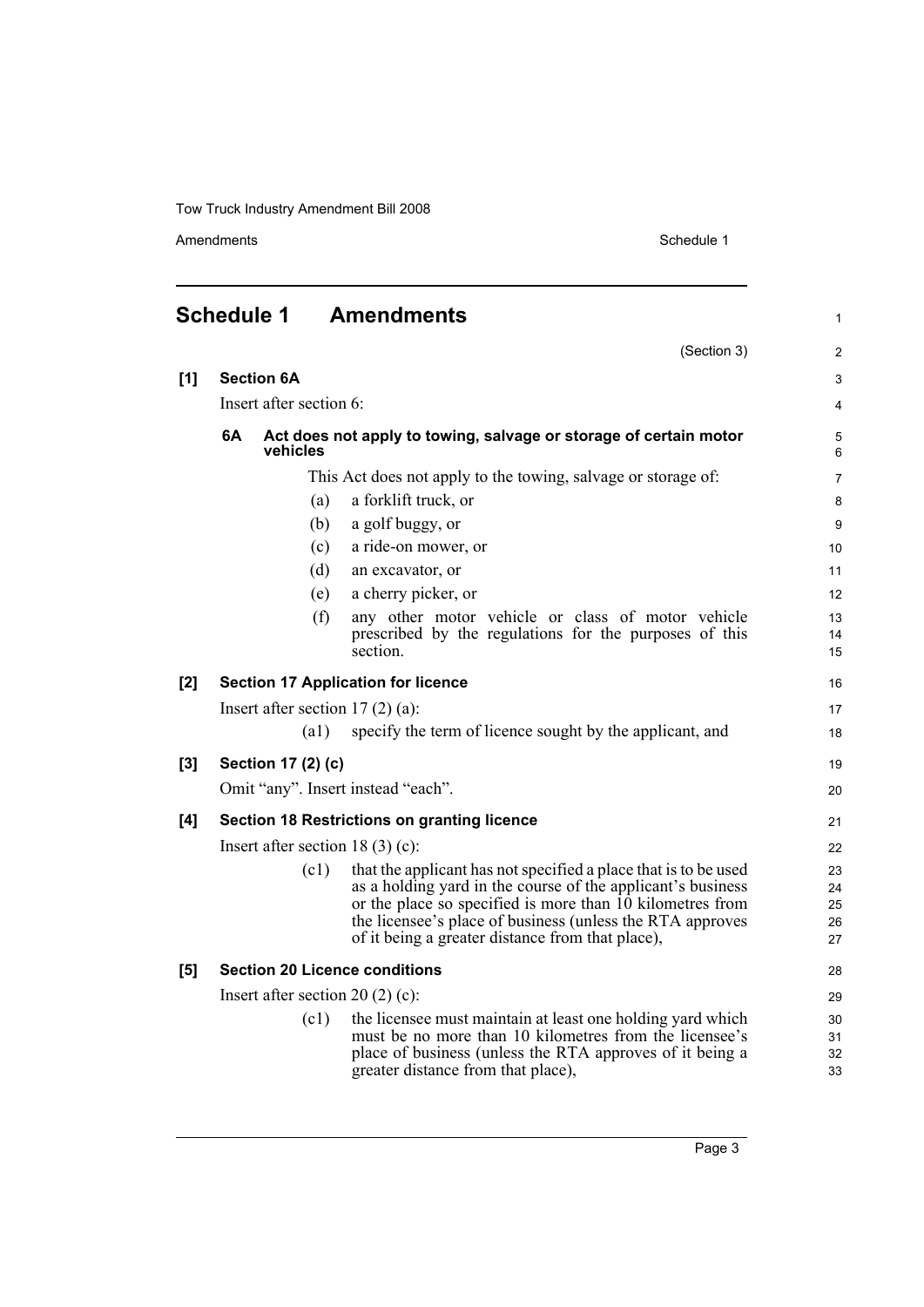Schedule 1 Amendments

## **[6] Section 20 (2) (d1)**

Insert after section 20 (2) (d):

(d1) the licensee must allow the owner of any motor vehicle stored at any holding yard used by the licensee in the course of the licensee's business to have reasonable access to the motor vehicle, during business hours and at no charge to the owner, to collect items from the motor vehicle,

#### **[7] Section 20 (2) (h)–(i2)**

Omit section 20 (2) (h) and (i). Insert instead:

- (h) the licensee must not charge a fee for the towing, salvage or storage of a motor vehicle, or for any service that is related to or ancillary to the towing, salvage or storage of a motor vehicle, if the charging of the fee would be in contravention of the regulations, and must not demand, receive or accept such a fee,
- (i) the licensee must not charge a fee for work that was not actually done by the licensee or by an employee or subcontractor of the licensee,
- (i1) in the case of a licence granted for a term of 3 years—the licensee must, within 28 days of receiving a notice from the RTA relating to such of the licensee's licence particulars, insurance particulars and particulars of close associates as are specified in the notice:
	- (i) confirm that the particulars specified in the notice are still accurate, or
	- (ii) provide details of any change in any of those particulars, and provide any documents relating to those particulars, that may be specified in the notice,
- (i2) the licensee must notify the RTA, as soon as practicable, of any change in the licensee's licence particulars, insurance particulars and particulars of close associates that are prescribed by the regulations, and must provide the RTA with any documents relating to those particulars that are prescribed by the regulations,

6 7 8

9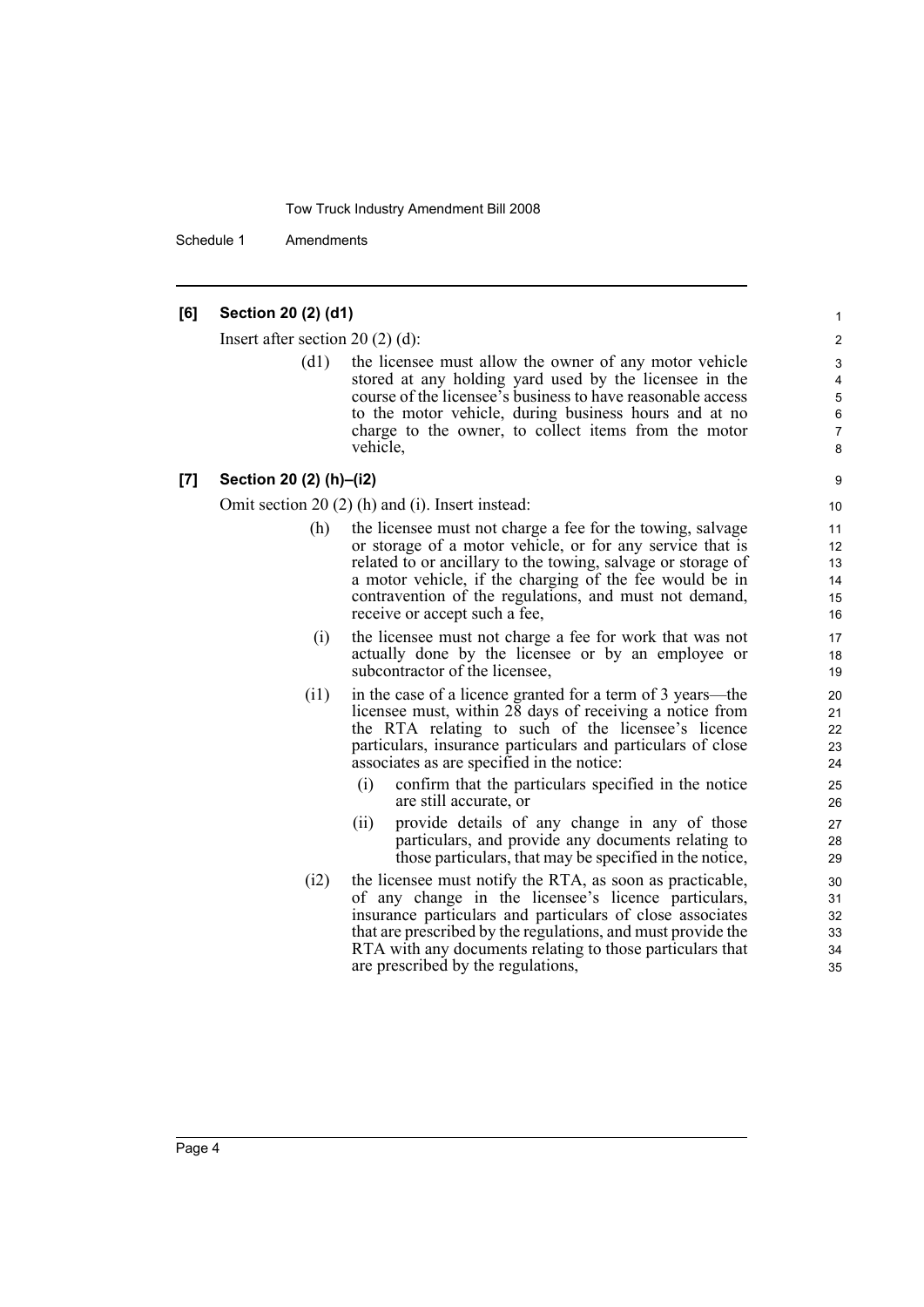Amendments Schedule 1

| [8] |    | Sections 22 and 22A |                        |                                                                                                                                                                                                                                                                                                 | 1                          |
|-----|----|---------------------|------------------------|-------------------------------------------------------------------------------------------------------------------------------------------------------------------------------------------------------------------------------------------------------------------------------------------------|----------------------------|
|     |    |                     |                        | Omit section 22. Insert instead:                                                                                                                                                                                                                                                                | $\overline{2}$             |
|     | 22 |                     | <b>Term of licence</b> |                                                                                                                                                                                                                                                                                                 | 3                          |
|     |    | (1)                 |                        | A licence may be granted:                                                                                                                                                                                                                                                                       | 4                          |
|     |    |                     | (a)                    | if subsection $(2)$ applies, for a period of 3 years, or                                                                                                                                                                                                                                        | 5                          |
|     |    |                     | (b)                    | for a period of one year, or                                                                                                                                                                                                                                                                    | 6                          |
|     |    |                     | (c)                    | for such shorter period as the RTA determines.                                                                                                                                                                                                                                                  | $\overline{7}$             |
|     |    | (2)                 |                        | A licence may be granted for a period of 3 years if:                                                                                                                                                                                                                                            | 8                          |
|     |    |                     | (a)                    | the applicant has requested that the licence be granted for<br>a period of 3 years, and                                                                                                                                                                                                         | 9<br>10                    |
|     |    |                     | (b)                    | the applicant has held a licence for a continuous period of<br>at least 3 years immediately before the date on which the<br>subsequent licence will come into force (that is, during that<br>period of 3 years, the applicant's licence was not<br>suspended or revoked and did not lapse), and | 11<br>12<br>13<br>14<br>15 |
|     |    |                     | (c)                    | neither the applicant nor any of the applicant's close<br>associates is, at the time the application is made, under<br>investigation by the RTA in relation to any breach of a<br>condition of a licence or any other contravention of this<br>Act or the regulations, and                      | 16<br>17<br>18<br>19<br>20 |
|     |    |                     | (d)                    | neither the applicant nor any of the applicant's close<br>associates has, in the 5 years immediately before the date<br>of the application:                                                                                                                                                     | 21<br>22<br>23             |
|     |    |                     |                        | been subject to any prescribed disciplinary action<br>(i)<br>under this Act, or                                                                                                                                                                                                                 | 24<br>25                   |
|     |    |                     |                        | (ii)<br>engaged in any prescribed conduct, and                                                                                                                                                                                                                                                  | 26                         |
|     |    |                     | (e)                    | the RTA is satisfied that a 3-year licence should be<br>granted.                                                                                                                                                                                                                                | 27<br>28                   |
|     |    | (3)                 |                        | A licence continues in force for the period for which it is granted,<br>as specified in the licence, unless it is sooner revoked or<br>suspended or otherwise ceases to be in force.                                                                                                            | 29<br>30<br>31             |
|     |    | (4)                 |                        | In this section:                                                                                                                                                                                                                                                                                | 32                         |
|     |    |                     |                        | <i>prescribed conduct</i> means any conduct that:                                                                                                                                                                                                                                               | 33                         |
|     |    |                     | (a)                    | if the applicant or close associate applied for a licence or<br>drivers certificate immediately after engaging in the<br>conduct, would, in the opinion of the RTA, be sufficient to<br>justify the application being refused, or                                                               | 34<br>35<br>36<br>37       |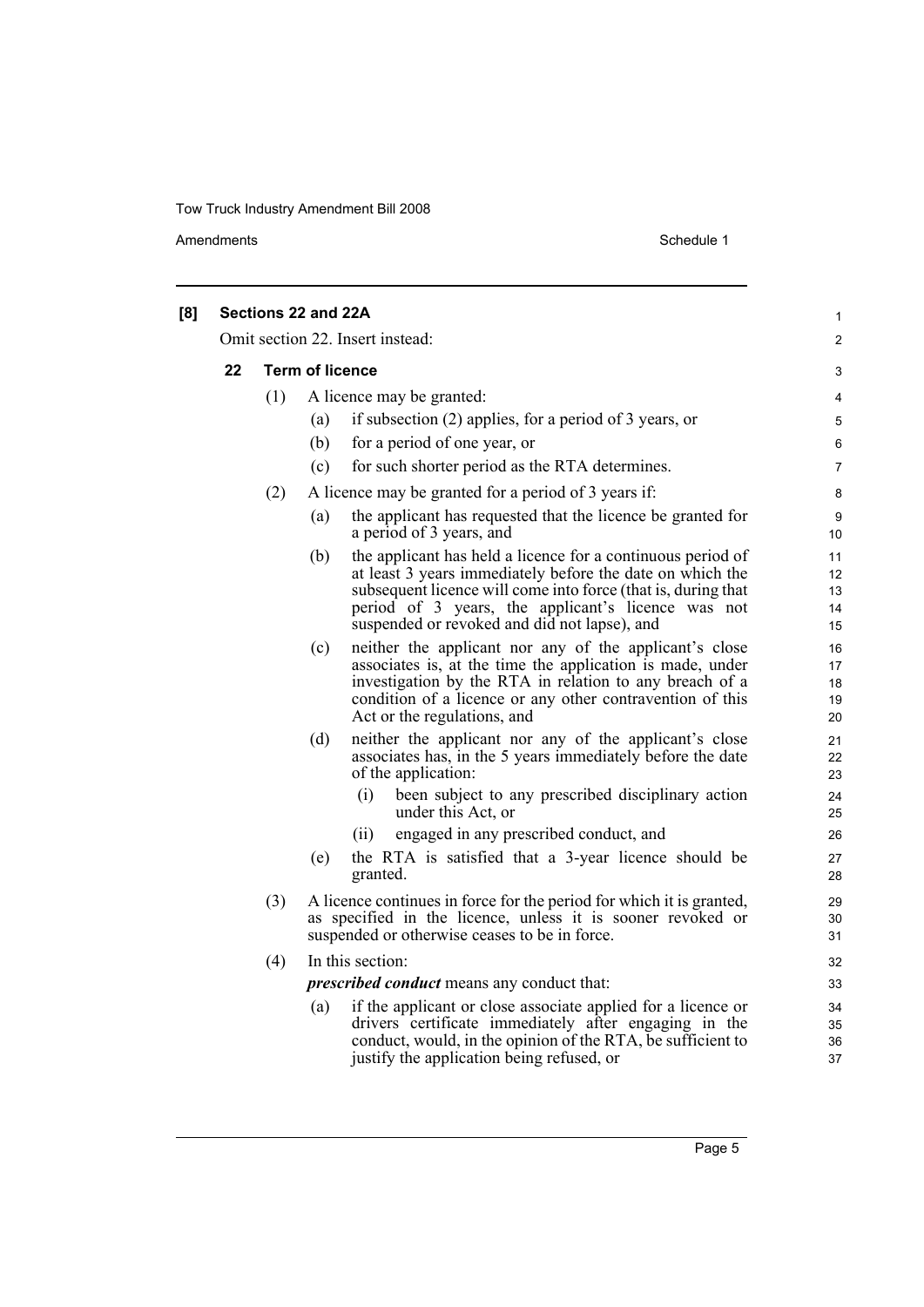Schedule 1 Amendments

|      | (b)                               | if the applicant or close associate held a licence or drivers<br>certificate at the time of engaging in the conduct, would, in                                                                                                                                | $\mathbf{1}$<br>$\overline{c}$          |
|------|-----------------------------------|---------------------------------------------------------------------------------------------------------------------------------------------------------------------------------------------------------------------------------------------------------------|-----------------------------------------|
|      |                                   | the opinion of the RTA, be sufficient to justify:                                                                                                                                                                                                             | 3                                       |
|      |                                   | (i)<br>the suspension of a licence or drivers certificate held<br>by the applicant or close associate, or                                                                                                                                                     | $\overline{\mathbf{4}}$<br>$\mathbf 5$  |
|      |                                   | the permanent revocation of a licence or drivers<br>(ii)<br>certificate held by the applicant or close associate,<br>or                                                                                                                                       | $\,6\,$<br>$\overline{7}$               |
|      |                                   | the disqualification of the applicant or close<br>(iii)<br>associate from holding a licence or drivers<br>certificate.                                                                                                                                        | $\bf 8$<br>$\boldsymbol{9}$<br>10<br>11 |
|      |                                   | <i>prescribed disciplinary action means:</i>                                                                                                                                                                                                                  | 12                                      |
|      | (a)                               | the suspension of a licence or drivers certificate held by the<br>applicant or close associate, or                                                                                                                                                            | 13<br>14                                |
|      | (b)                               | the permanent revocation of a licence or drivers certificate<br>held by the applicant or close associate, or                                                                                                                                                  | 15<br>16                                |
|      | (c)                               | the disqualification of the applicant or close associate from<br>holding a licence or drivers certificate.                                                                                                                                                    | 17<br>18                                |
|      | <b>Renewal of licence</b><br>22A  |                                                                                                                                                                                                                                                               | 19                                      |
|      |                                   | A licence may be renewed from time to time by making an<br>application for a subsequent licence in accordance with this Act.                                                                                                                                  | 20<br>21                                |
| [9]  |                                   | <b>Section 25 Application for drivers certificate</b>                                                                                                                                                                                                         | 22                                      |
|      | Insert after section $25(2)(a)$ : |                                                                                                                                                                                                                                                               | 23                                      |
|      | $\left( a1\right)$                | specify the term of drivers certificate sought by the<br>applicant, and                                                                                                                                                                                       | 24<br>25                                |
| [10] |                                   | <b>Section 29 Conditions of drivers certificate</b>                                                                                                                                                                                                           | 26                                      |
|      |                                   | Omit section 29 (2) (b). Insert instead:                                                                                                                                                                                                                      | 27                                      |
|      | (b)                               | the certified driver must not charge a fee for the towing or<br>salvage of a motor vehicle, or for any service that is related<br>to or ancillary to the towing or salvage of a motor vehicle,<br>if the charging of the fee would be in contravention of the | 28<br>29<br>30<br>31                    |
|      |                                   | regulations, and must not demand, receive or accept such<br>a fee.                                                                                                                                                                                            | 32<br>33                                |
|      | (b1)                              | the certified driver must not charge a fee for work that was<br>not actually done by the certified driver, and must not<br>demand, receive or accept such a fee,                                                                                              | 34<br>35<br>36                          |
|      | (b2)                              | in the case of a drivers certificate granted for a term of<br>3 years—the certified driver must, within 28 days of                                                                                                                                            | 37<br>38                                |
|      |                                   |                                                                                                                                                                                                                                                               |                                         |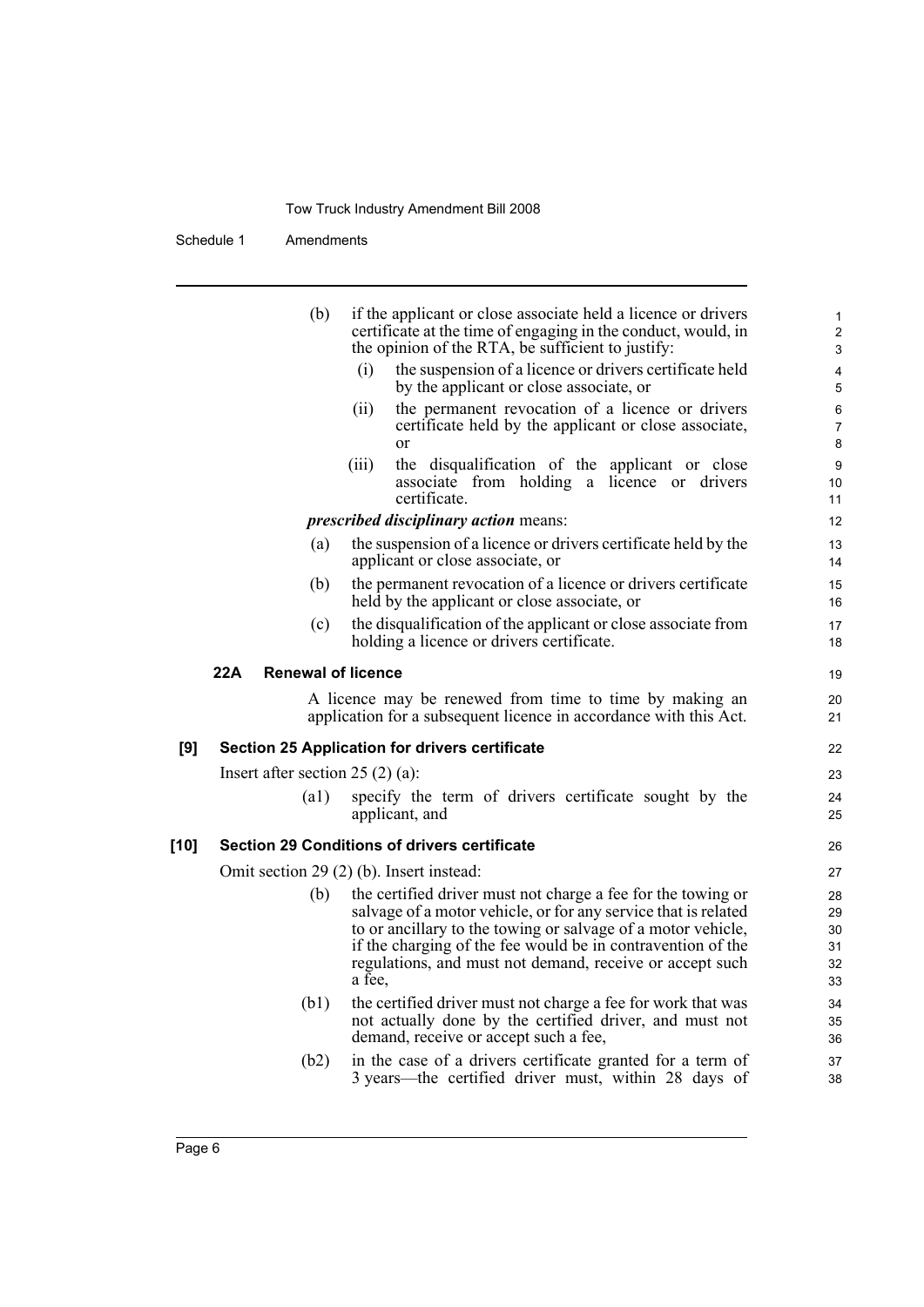Amendments Schedule 1

|        |    |     |                     | receiving a notice from the RTA relating to such of the<br>certified driver's drivers certificate particulars<br>and<br>insurance particulars as are specified in the notice:                                                                                                                                                          | 1<br>$\overline{c}$<br>3         |
|--------|----|-----|---------------------|----------------------------------------------------------------------------------------------------------------------------------------------------------------------------------------------------------------------------------------------------------------------------------------------------------------------------------------|----------------------------------|
|        |    |     |                     | (i)<br>confirm that the particulars specified in the notice<br>are still accurate, or                                                                                                                                                                                                                                                  | 4<br>5                           |
|        |    |     |                     | provide details of any change in any of those<br>(ii)<br>particulars, and provide any documents relating to<br>those particulars, that may be specified in the notice,                                                                                                                                                                 | 6<br>7<br>8                      |
|        |    |     | (b3)                | the certified driver must notify the RTA, as soon as<br>practicable, of any change in the certified driver's drivers<br>certificate particulars that are prescribed by<br>the<br>regulations, and must provide the RTA with any<br>documents relating to those particulars that are prescribed<br>by the regulations,                  | 9<br>10<br>11<br>12<br>13<br>14  |
| $[11]$ |    |     | Sections 31 and 31A |                                                                                                                                                                                                                                                                                                                                        | 15                               |
|        |    |     |                     | Omit section 31. Insert instead:                                                                                                                                                                                                                                                                                                       | 16                               |
|        | 31 |     |                     | Term of drivers certificate                                                                                                                                                                                                                                                                                                            | 17                               |
|        |    | (1) |                     | A drivers certificate may be granted:                                                                                                                                                                                                                                                                                                  | 18                               |
|        |    |     | (a)                 | if subsection (2) applies, for a period of 3 years, or                                                                                                                                                                                                                                                                                 | 19                               |
|        |    |     | (b)                 | for a period of one year, or                                                                                                                                                                                                                                                                                                           | 20                               |
|        |    |     | (c)                 | for such shorter period as the RTA determines.                                                                                                                                                                                                                                                                                         | 21                               |
|        |    | (2) |                     | A drivers certificate may be granted for a period of 3 years if:                                                                                                                                                                                                                                                                       | 22                               |
|        |    |     | (a)                 | the applicant has requested that the drivers certificate be<br>granted for a period of 3 years, and                                                                                                                                                                                                                                    | 23<br>24                         |
|        |    |     | (b)                 | the applicant has held a drivers certificate for a continuous<br>period of at least 5 years immediately before the date on<br>which the subsequent drivers certificate will come into<br>force (that is, during that period of 5 years, the applicant's<br>drivers certificate was not suspended or revoked and did<br>not lapse), and | 25<br>26<br>27<br>28<br>29<br>30 |
|        |    |     | (c)                 | the applicant is not, at the time the application is made,<br>under investigation by the RTA in relation to any breach of<br>a condition of a drivers certificate or any other<br>contravention of this Act or the regulations, and                                                                                                    | 31<br>32<br>33<br>34             |
|        |    |     | (d)                 | the applicant has not, in the 5 years immediately before the<br>date of the application:                                                                                                                                                                                                                                               | 35<br>36                         |
|        |    |     |                     | (i)<br>been subject to any prescribed disciplinary action<br>under this Act, or                                                                                                                                                                                                                                                        | 37<br>38                         |
|        |    |     |                     | (ii)<br>engaged in any prescribed conduct, and                                                                                                                                                                                                                                                                                         | 39                               |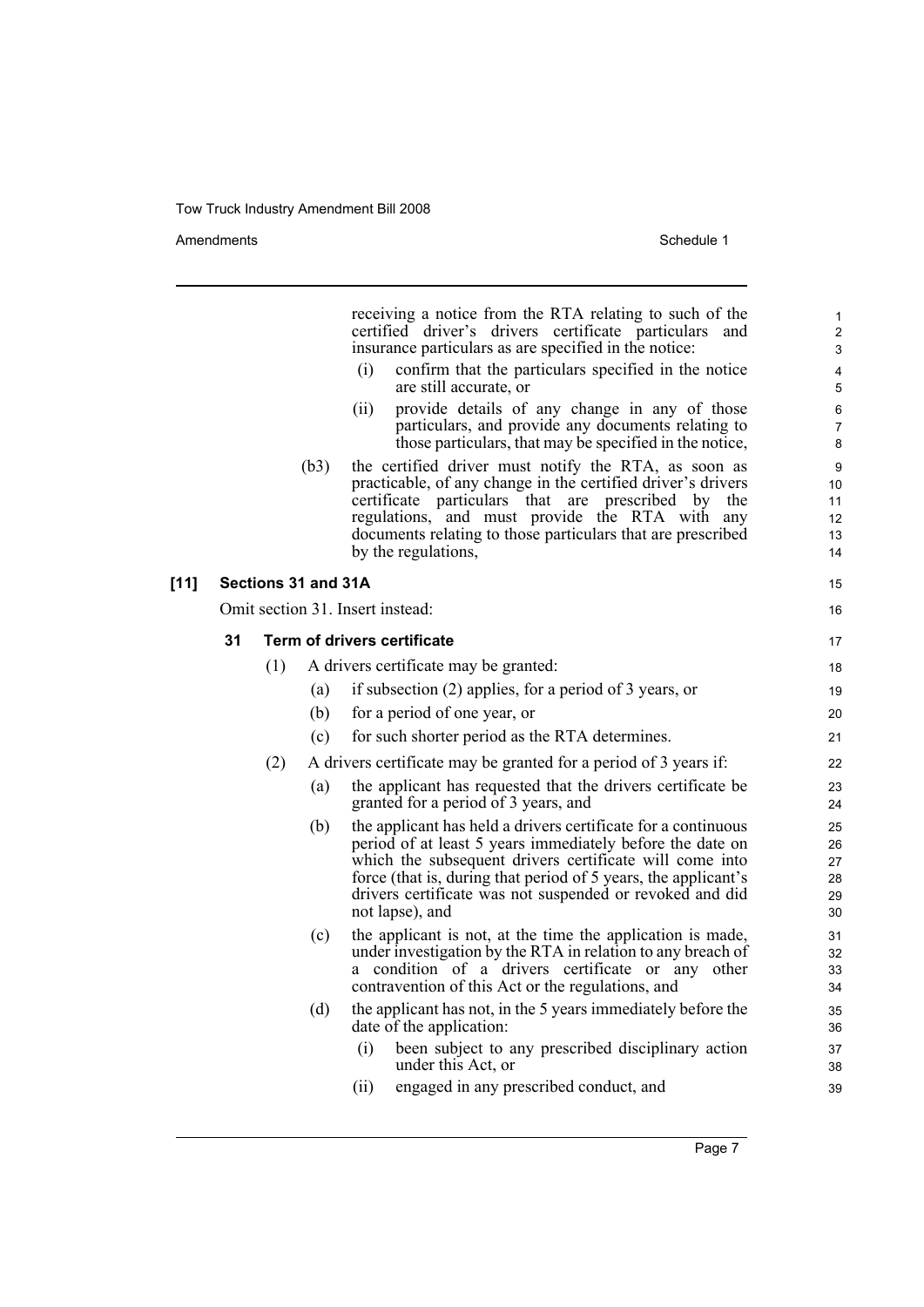Schedule 1 Amendments

| (e) | the RTA is satisfied that a 3-year drivers certificate should |
|-----|---------------------------------------------------------------|
|     | be granted.                                                   |

(3) A drivers certificate continues in force for the period for which it is granted, as specified in the drivers certificate, unless it is sooner revoked or suspended or otherwise ceases to be in force.

#### (4) In this section:

*prescribed conduct* means any conduct that:

- (a) if the applicant applied for a licence or drivers certificate immediately after engaging in the conduct, would, in the opinion of the RTA, be sufficient to justify the application being refused, or
- (b) if the applicant held a licence or drivers certificate at the time of engaging in the conduct, would, in the opinion of the RTA, be sufficient to justify:
	- (i) the suspension of a licence or drivers certificate held by the applicant, or
	- (ii) the permanent revocation of a licence or drivers certificate held by the applicant, or
	- (iii) the disqualification of the applicant from holding a licence or drivers certificate.

#### *prescribed disciplinary action* means:

- (a) the suspension of a licence or drivers certificate held by the applicant, or
- (b) the permanent revocation of a licence or drivers certificate held by the applicant, or
- (c) the disqualification of the applicant from holding a licence or drivers certificate.

#### **31A Renewal of drivers certificate**

A drivers certificate may be renewed from time to time by making an application for a subsequent drivers certificate in accordance with this Act.

#### **[12] Section 41 Disciplinary action**

Omit section 41 (2) (a). Insert instead:

- (a) in the case of a licence or drivers certificate granted for a term of 1 year or less—suspend the licence or drivers certificate for a specified period,
- (a1) in the case of a licence or drivers certificate granted for a term of 3 years—suspend the licence or drivers certificate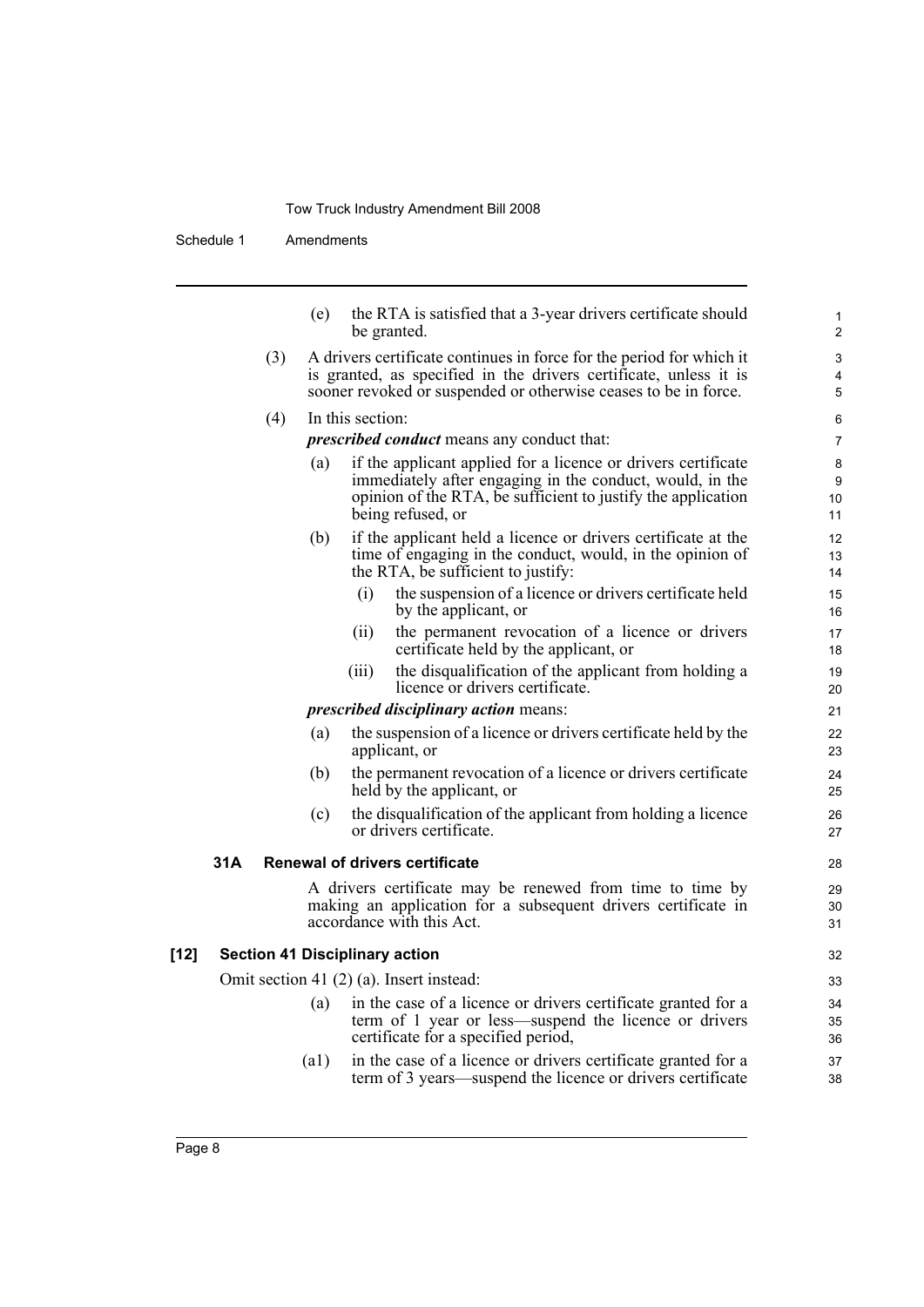Amendments **Amendments** Schedule 1

11 12

for a specified period and, when the suspension ends, reduce the period for which the licence or drivers certificate is in force so that it will cease to be in force on the next anniversary of its issue (and refund fees accordingly),

### **[13] Section 45 Application to Administrative Decisions Tribunal for review**

Insert after section 45 (1) (a):

(a1) the granting of a licence or drivers certificate to the person that is of a shorter duration than that for which the person applied,

## **[14] Section 54**

Omit the section. Insert instead:

## **54 Charges and fees for towing, salvage, storage and related services**

- (1) The regulations may make provision for or with respect to regulating the fees that can be charged by a licensee or certified driver for the towing, salvage or storage of a motor vehicle or for any service that is related to or ancillary to the towing, salvage or storage of a motor vehicle.
- (2) Without limiting subsection (1), the regulations under this section can include provision that:
	- (a) fixes maximum fees or otherwise limits the fees that may be charged, or
	- (b) prohibits the charging of a fee for any specified service that is related or ancillary to the towing, salvage or storage of a motor vehicle, or
	- (c) specifies procedures to be followed by licensees and certified drivers in connection with the charging of fees.
- (3) A licensee or certified driver is not entitled to recover or retain any fee charged in contravention of regulations under this section.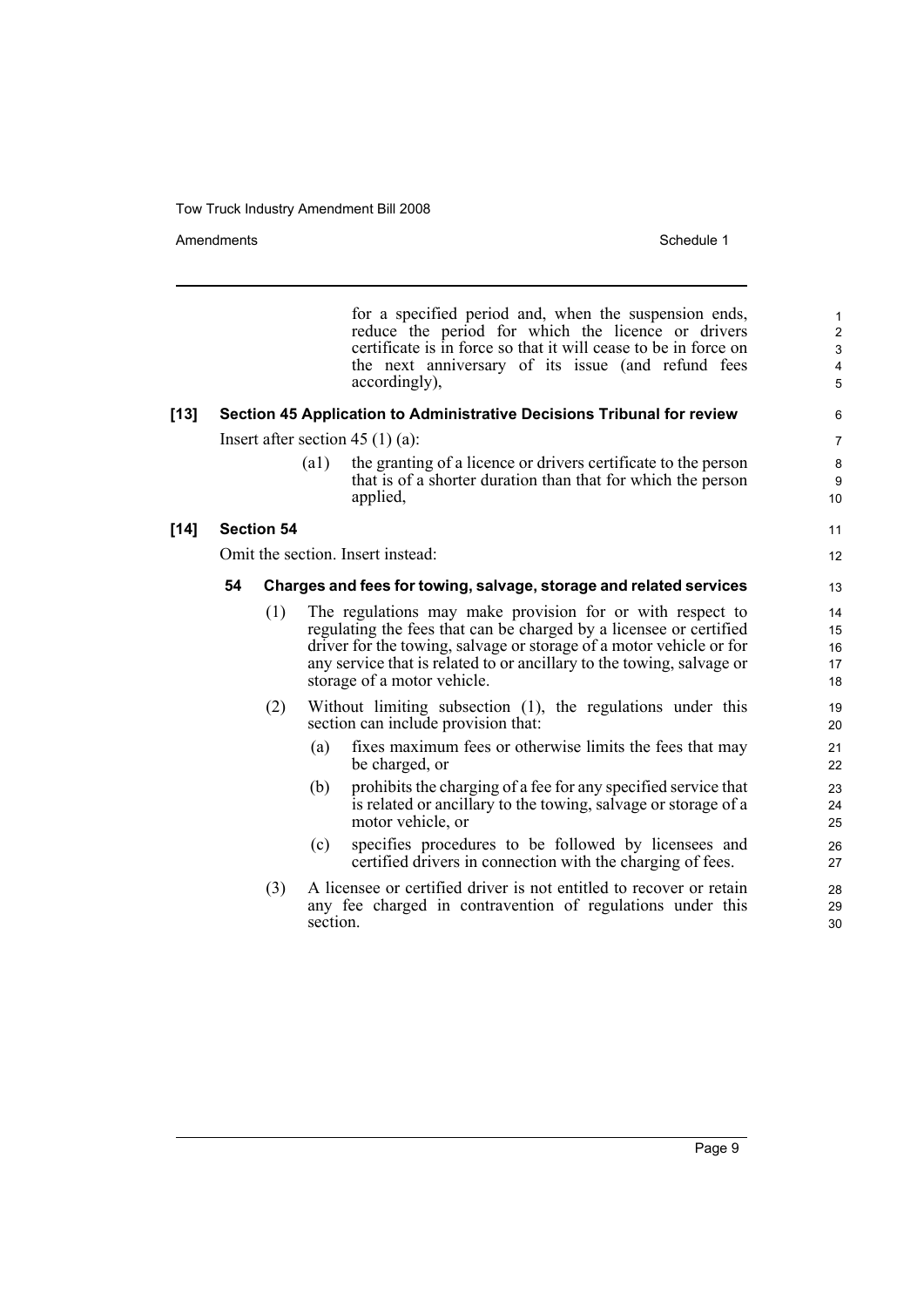Schedule 1 Amendments

| $[15]$ |     | inducements | Section 61 Prohibition of "spotter's fees", "drop fees" and towing                                                                                                                                                                                                                    | 1<br>$\overline{2}$        |  |  |
|--------|-----|-------------|---------------------------------------------------------------------------------------------------------------------------------------------------------------------------------------------------------------------------------------------------------------------------------------|----------------------------|--|--|
|        |     |             | Omit "do not exceed any charges determined by the RTA" from the definition<br>of <i>valuable thing</i> in section 61 $(4)$ .                                                                                                                                                          | 3<br>4                     |  |  |
|        |     |             | Insert instead "are permitted to be charged under this Act and do not exceed<br>any maximum charges fixed by the regulations".                                                                                                                                                        | 5<br>6                     |  |  |
| $[16]$ |     |             | Sections 63 and 63A                                                                                                                                                                                                                                                                   | $\overline{7}$             |  |  |
|        |     |             | Omit section 63. Insert instead:                                                                                                                                                                                                                                                      | 8                          |  |  |
|        | 63  |             | Touting or soliciting for towing work at scene of accident                                                                                                                                                                                                                            | 9                          |  |  |
|        |     | (1)         | A person must not, at or within 500 metres of the scene of an<br>accident, tout or solicit for any towing work in connection with<br>the accident regardless of on whose behalf the touting or<br>soliciting is done.                                                                 | 10<br>11<br>12<br>13       |  |  |
|        |     |             | Maximum penalty: 50 penalty units.                                                                                                                                                                                                                                                    | 14                         |  |  |
|        |     | (2)         | Subsection (1) does not prohibit a person from attempting to<br>obtain a towing authorisation in accordance with this Act and the<br>regulations in relation to a motor vehicle at any time before:                                                                                   | 15<br>16<br>17             |  |  |
|        |     |             | (a)<br>a towing authorisation is obtained by any person in<br>accordance with this Act and the regulations for the towing<br>of the relevant motor vehicle, or                                                                                                                        | 18<br>19<br>20             |  |  |
|        |     |             | a police officer has informed the person that the police<br>(b)<br>officer has organised for the towing of the relevant motor<br>vehicle.                                                                                                                                             | 21<br>22<br>23             |  |  |
|        |     | (3)         | Subsection (1) does not prohibit a person from dealing with a<br>towing authorisation in accordance with this Act and the<br>regulations.                                                                                                                                             | 24<br>25<br>26             |  |  |
|        | 63A |             | Touting or soliciting for repair work at scene of accident                                                                                                                                                                                                                            | 27                         |  |  |
|        |     |             | A person must not, at or within 500 metres of the scene of an<br>accident, tout or solicit for any work involving the repair of a<br>motor vehicle involved in the accident regardless of on whose<br>behalf the touting or soliciting is done.<br>Maximum penalty: 50 penalty units. | 28<br>29<br>30<br>31<br>32 |  |  |
| $[17]$ |     |             | Section 66 Compliance with directions at scene of accident                                                                                                                                                                                                                            | 33                         |  |  |
|        |     |             | Omit "the driver of a tow truck" from section 66 (1).                                                                                                                                                                                                                                 | 34                         |  |  |
|        |     |             | Insert instead "a certified driver".                                                                                                                                                                                                                                                  | 35                         |  |  |
|        |     |             |                                                                                                                                                                                                                                                                                       |                            |  |  |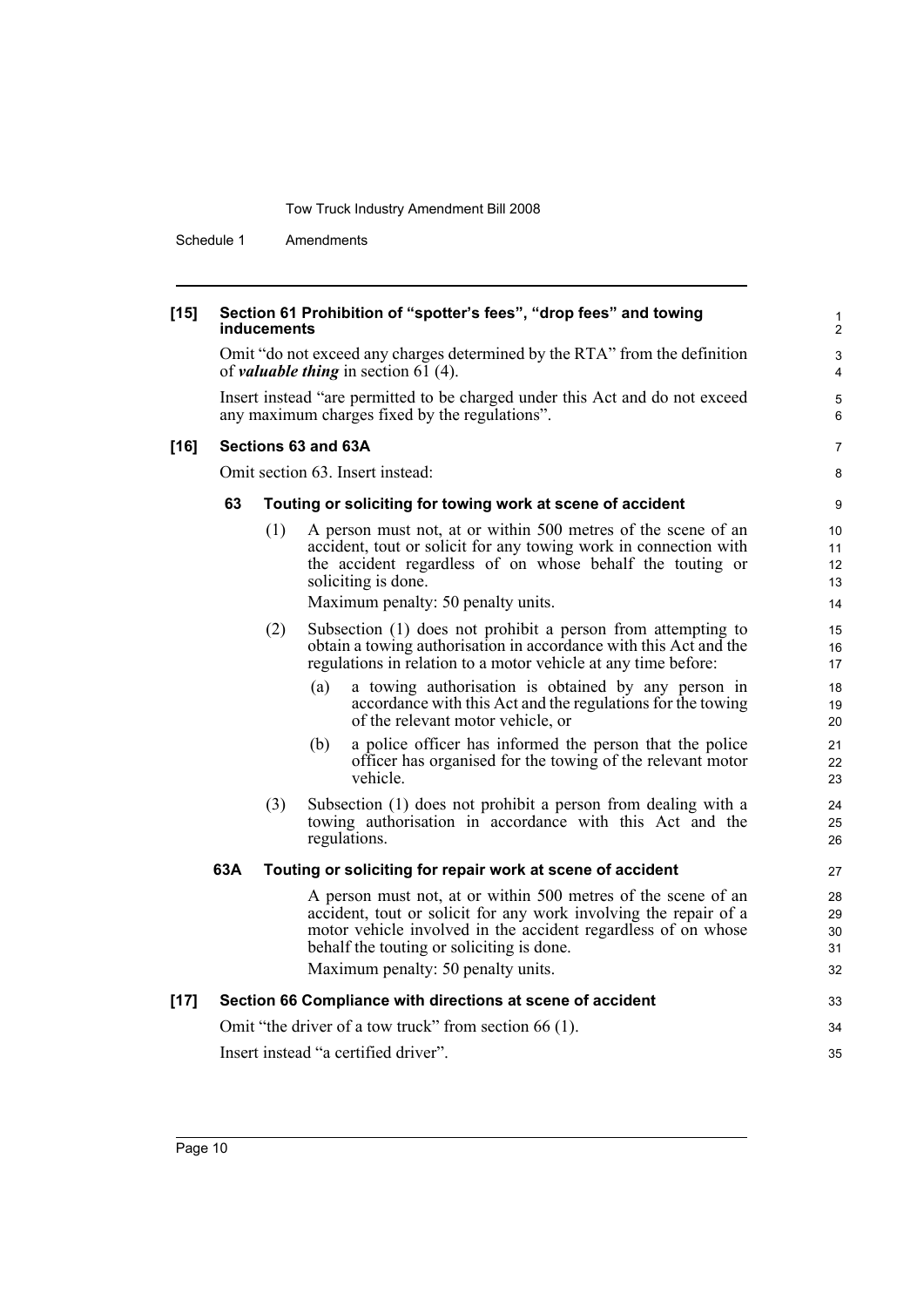Amendments Schedule 1

| $[18]$ |                      |     | Section 67 Passengers in tow trucks                                                                                                                                                                                                                                                                                                                                                                                                                                                      | 1                                            |  |
|--------|----------------------|-----|------------------------------------------------------------------------------------------------------------------------------------------------------------------------------------------------------------------------------------------------------------------------------------------------------------------------------------------------------------------------------------------------------------------------------------------------------------------------------------------|----------------------------------------------|--|
|        |                      |     | Insert at the end of the section:                                                                                                                                                                                                                                                                                                                                                                                                                                                        | $\overline{\mathbf{c}}$                      |  |
|        |                      | (2) | The driver of a tow truck must not allow a person to travel as a<br>passenger in the tow truck when it is proceeding to or from the<br>scene of an accident unless the person:                                                                                                                                                                                                                                                                                                           | 3<br>4<br>5                                  |  |
|        |                      |     | was the driver of, or was a passenger in, a motor vehicle<br>(a)<br>involved in the accident, or                                                                                                                                                                                                                                                                                                                                                                                         | 6<br>7                                       |  |
|        |                      |     | is a certified driver who is travelling as a passenger for the<br>(b)<br>purpose of assisting the driver of the tow truck in carrying<br>out towing work.                                                                                                                                                                                                                                                                                                                                | 8<br>9<br>10                                 |  |
|        |                      |     | Maximum penalty: 50 penalty units.                                                                                                                                                                                                                                                                                                                                                                                                                                                       | 11                                           |  |
| [19]   |                      |     | <b>Schedule 2 Savings and transitional provisions</b>                                                                                                                                                                                                                                                                                                                                                                                                                                    | 12                                           |  |
|        |                      |     | Insert at the end of clause $1(1)$ :                                                                                                                                                                                                                                                                                                                                                                                                                                                     | 13                                           |  |
|        |                      |     | Tow Truck Industry Amendment Act 2008                                                                                                                                                                                                                                                                                                                                                                                                                                                    | 14                                           |  |
| [20]   |                      |     | Schedule 2, Part 5                                                                                                                                                                                                                                                                                                                                                                                                                                                                       | 15                                           |  |
|        | Insert after Part 4: |     |                                                                                                                                                                                                                                                                                                                                                                                                                                                                                          |                                              |  |
|        | Part 5               |     | Provisions consequent on enactment of<br><b>Tow Truck Industry Amendment Act 2008</b>                                                                                                                                                                                                                                                                                                                                                                                                    | 17<br>18                                     |  |
|        | 16                   |     | <b>Definition</b>                                                                                                                                                                                                                                                                                                                                                                                                                                                                        | 19                                           |  |
|        |                      |     | In this Part:<br><b>amending Act</b> means the Tow Truck Industry Amendment Act<br>2008.                                                                                                                                                                                                                                                                                                                                                                                                 | 20<br>21<br>22                               |  |
|        | 17                   |     | <b>Pending applications</b>                                                                                                                                                                                                                                                                                                                                                                                                                                                              | 23                                           |  |
|        |                      | (1) | An applicant for a licence whose application was pending<br>immediately before the commencement of section 17 (2) (a1) (as<br>inserted by the amending Act) is to be given a reasonable<br>opportunity to amend the application so as to specify a term for<br>which the licence is sought. Any such pending application that is<br>not amended by the applicant before it is finally dealt with by the<br>RTA is to be treated as an application for a licence for a term of<br>1 year. | 24<br>25<br>26<br>27<br>28<br>29<br>30<br>31 |  |
|        |                      | (2) | An applicant for a drivers certificate whose application was<br>pending immediately before the commencement of section<br>$25(2)(a1)$ (as inserted by the amending Act) is to be given a<br>reasonable opportunity to amend the application so as to specify                                                                                                                                                                                                                             | 32<br>33<br>34<br>35                         |  |